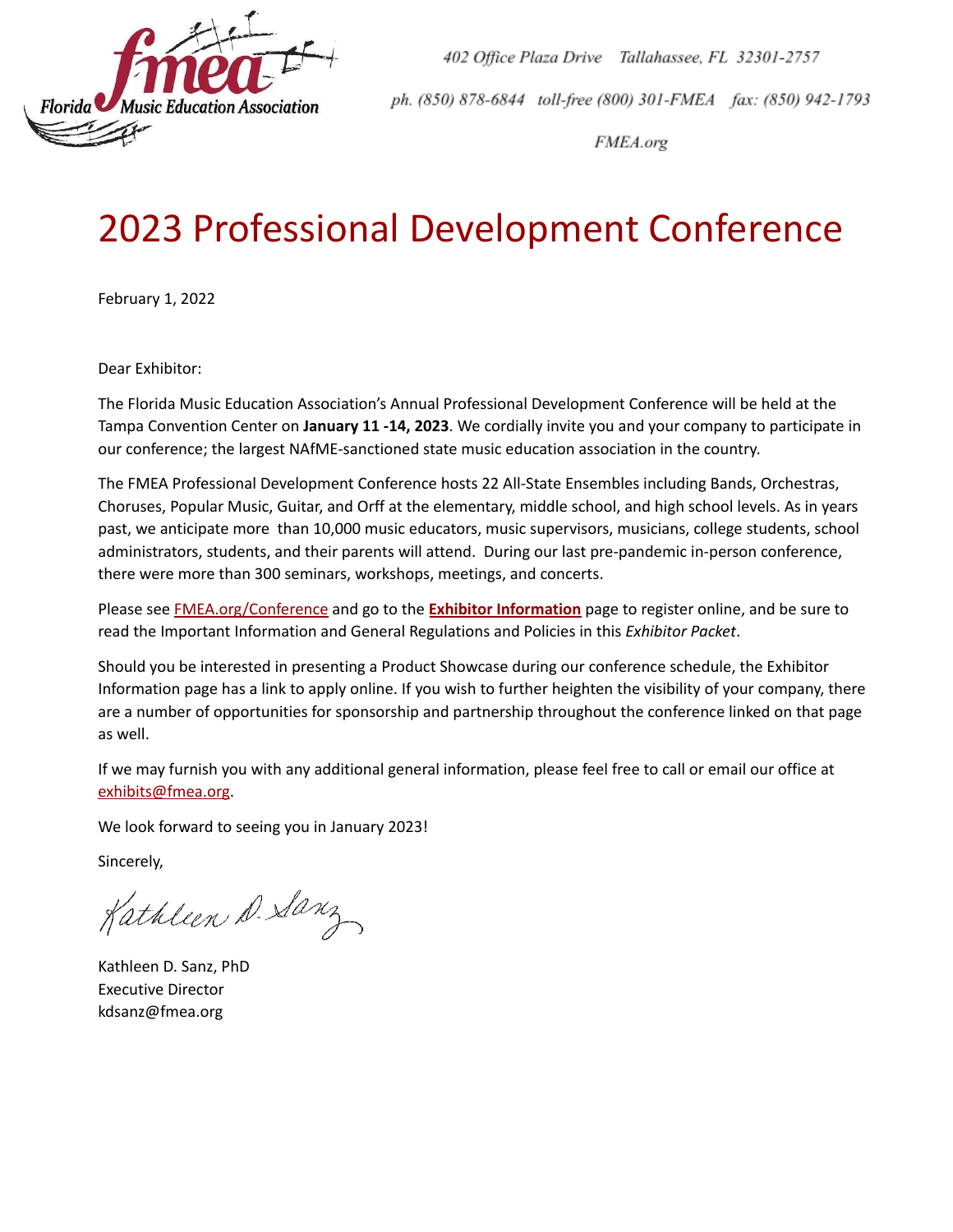# **2023 General Information for Exhibitors**

| <b>Conference Dates</b><br><b>Exhibit Hall Location</b> | January 11-14, 2023<br>Tampa Convention Center, East Hall                             |
|---------------------------------------------------------|---------------------------------------------------------------------------------------|
| <b>Load-In and Setup Hours</b>                          | Wednesday, January $11 - 8:00$ am -6:00 pm<br>Thursday, January 12-8:00 am - 12:00 pm |
| <b>Exhibit Hall Grand</b><br><b>Opening Ceremony</b>    | Thursday, January $12 - 12:15$ pm                                                     |
| <b>Breakdown</b>                                        | Saturday, January $14 - 1:00$ pm                                                      |

#### **Reservations:**

See **FMEA.org/Conference** and go to the Exhibitor [Information](https://fmea.org/conference/exhibitor-information/) page for information and to reserve online. Payment can be made online or sent to the FMEA Office.

# **Prices:**

Each "Booth" is 10' x 10' with an 8' draped table, 2 chairs, and a sign.

| Single        | \$620  | 4 Booth Island  | \$3,040 |
|---------------|--------|-----------------|---------|
| Single Corner | \$645  | 6 Booth Island  | \$4,560 |
| Endcap        | \$1525 | 8 Booth Island  | \$6,080 |
|               |        | 10 Booth Island | \$7.600 |

# **Deadlines:**

**March 1** – \$100 per 10x10 booth non-refundable deposit due to keep the same space as last year or receive priority to change booths.

**November 15** – Cancellation and Full Payment Deadline. A \$50 late fee will be applied after this date. Written cancellation *before* this date will entitle the exhibitor to a refund excluding the deposit (\$100 per 10x10 booth). No refunds will be issued after this deadline.

# **Badges:**

Exhibitors are allowed four (4) free badges for each 10x10 booth, as long as badges are ordered online no later than December 31. An additional four (4) badges can be ordered online for \$10 each (except Colleges and Universities). Badges not entered online can be purchased on-site for \$10.00 each.

# **Colleges and Universities:**

- Undergraduates will be not be allowed to work a booth full-time
- Students must be registered for the conference as Florida NAfME Collegiate members
- No more than four (4) faculty members per 10x10 booth are allowed name badges. Additional faculty must register as FMEA members.
- Everyone working in the booth must be wearing an official *Conference Attendee* or *Exhibitor* badge. **Day-Passes are** *not allowed* for working the booth without prior permission from FMEA.

The maximum total number of badges, free or paid, is four (4) for colleges and universities and eight (8) for all other exhibitors, per 10x10 booth in your order, unless given prior permission from FMEA.

# **FLORIDA MUSIC EDUCATION ASSOCIATION**

# **PROFESSIONAL DEVELOPMENT CONFERENCE:**

January 11 -14, 2023 Tampa Convention Center 333 South Franklin Street Tampa, Florida 33602 (813) 274-7761

# **Exhibit Hours**

Thursday, January 12 12:30 p.m. - 6:00 p.m.

Friday, January 13 10:00 a.m - 6:30p.m.

Saturday, January 14 9:00 a.m. - 1:00 p.m.

# **FMEA EXHIBIT MANAGERS:** exhibits@fmea.org

# **FMEA EXHIBIT DECORATOR:**

**Complete Show Services** Powered by Las Vegas Expo Frank Minish fminish7@gmail.com (407) 492-5106

# **FMEA EXECUTIVE DIRECTOR:**

Kathleen D. Sanz, PhD 402 Office Plaza Tallahassee, Florida 32301

Phone: (800) 301-3632 Fax: (850) 942-1793 kdsanz@fmea.org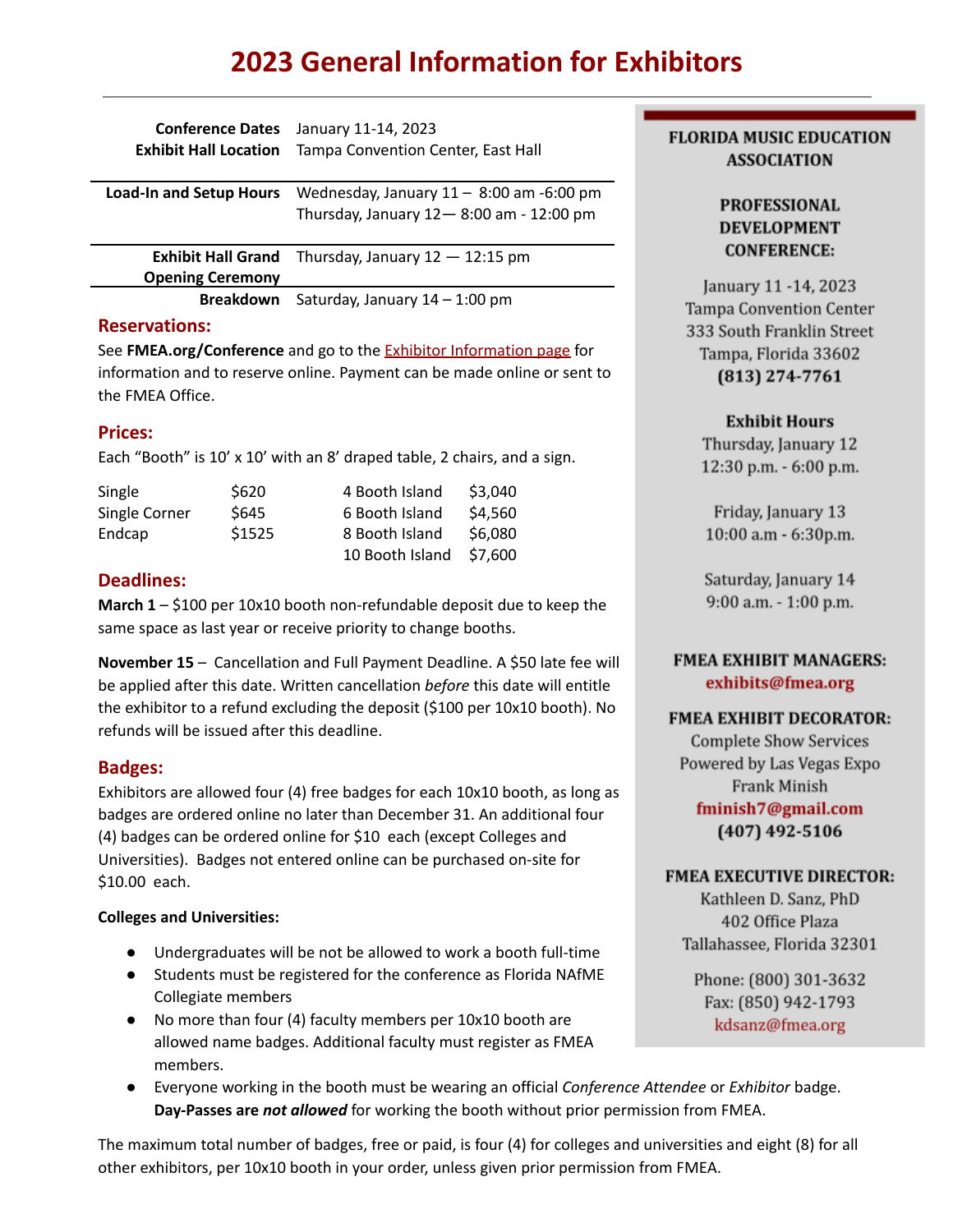# **Important Dates**

#### **March 1:**

Deposit deadline: \$100 per 10' x 10' booth non-refundable deposit due to retain your space or request priority to move to a new space.

#### **May 31:**

Product Showcase Application Deadline. The online application is linked on the **Exhibitor [Information](http://fmea.org/conference/exhibitor-information/) Page**.

#### **October 15:**

Program information (website url and a short description paragraph) should be submitted in your online exhibits order.

#### **November 6:**

Conference Program Advertising art due to Val Anderson, or submitted online in your Conference Program Advertising order at <https://cfaefl.org/Sponsors>

#### **November 15:**

Full Payment Deadline. Pay online or postmark a check to the FMEA Office. A \$50 late fee will be added after this date.

#### **November 15:**

Cancellation Deadline. Cancellations must be made in writing or email to [exhibits@fmea.org](mailto:exhibits@fmea.org) to receive a refund minus the \$100 per 10x10 booth deposit. No refunds will be issued for cancellations after this date.

#### **December 31:**

Badges must be ordered online in order to receive your four (4) free badges per 10x10 booth. Login and click the "Badges" button next to your order. Any badges requested on-site will be \$10.00 each.

#### **On-Site:**

Companies that received permission to pay on-site may pay with a credit card or cash. Any badges requested on-site are \$10.00. Laptops will be set up at the Exhibit Management Booth to purchase and print badges. Credit Card is preferred but cash and checks are also accepted.

# **Important Rules and Information**

Hotels should only be reserved using the Hotel Reservation Form on the Exhibitor [Information](https://fmea.org/conference/exhibitor-information/) Web Page. Beware of Hotel Scams—no outside company will contact you on behalf of FMEA regarding housing for the conference.

One representative must be in the booth at all times.

Packing up or leaving early without permission may result in a one-year suspension of the representative and/or company from the FMEA conference

No display or solicitation is allowed outside your exhibit booth area or in conference hotels. Wandering the halls of the exhibit floor while wearing a costume or performance uniform of an exhibitor is not allowed.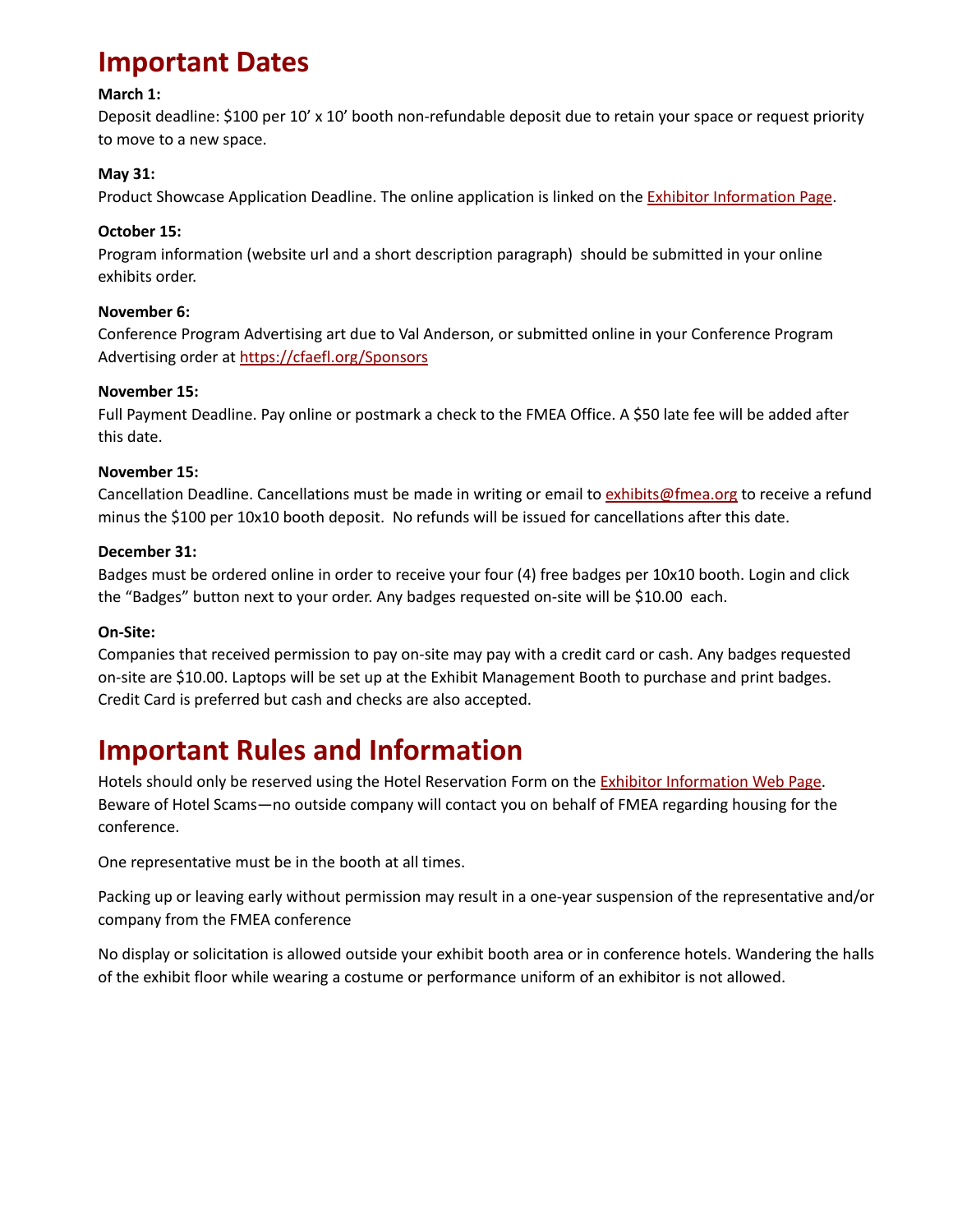# **General Regulations for Exhibitors**

# **Application for Space**

Applications will be online and a non-refundable deposit of \$100.00 for each booth should be paid at the time of contracting. The final balance for all booths must be paid online or received at the FMEA Office, 402 Office Plaza, Tallahassee, Florida 32301 by November 15. If payment is not received by this deadline, a \$50 late fee will be added. Applications submitted after November 15 must be paid in full. No exhibitor will be allowed to set up until all fees have been paid. Pay online or make checks payable to Florida Music Education Association and send to 402 Office Plaza, Tallahassee, FL 32301. Applications will be accepted after November 15 with credit card payment online. If a credit card is not accepted, the exhibitor may not attend the conference without bringing a cashier's check, cash payment, or money order.

FMEA reserves the right of acceptance of all applications. Vendors failing to maintain valid contact information (mailing address and phone number) will be denied an application and/or space for exhibition.

# **Assignment of Space**

All exhibit space is sold on a first-come, first-served basis, ordered online with the above-noted deposit paid online or by check to the FMEA office.

# **Cancellations**

All cancellations must be made in writing to FMEA at [exhibits@fmea.org.](mailto:exhibits@fmea.org) If notification is received on or before November 15 all monies, less the non-refundable deposit of \$100.00 per booth, will be refunded. Cancellations received after November 15 will obligate the exhibitor to full payment of the booth cost and forfeiture of all monies paid.

Failure to occupy the booth space in no way releases the exhibitor from the obligation to pay for the full cost of booth rental. In the event of a hurricane, flood, fire, strikes, riots, civil commotion, or other uncontrollable circumstances which would render the exhibit area unfit or unavailable for use within 5 days prior to the opening date of the exhibits, 50% of the money paid, less the non-refundable deposit of \$100.00 per booth, will be refunded after the conference.

# **Housing**

Exhibitors are responsible for their own housing. There is a Hotel Reservation Form on the Exhibitor Information Page at FMEA.org/Conference which gives instructions as to how to reserve your room at the FMEA rate. Send the form directly to the Westin Tampa Waterside Hotel for reservations. Be aware of hotel phishing email scams: *no outside vendor is authorized by FMEA to offer housing*.

# **Schedule**

The exhibit floor will be opened to Exhibitors at least one-half hour prior to the official opening for conference registrants. The Exhibits schedule is as follows:

- Thursday, 12:30 p.m. 6:00 p.m. (Grand Opening Ceremony at 12:15 p.m.)
- Friday, 10:00 a.m. 6:30 p.m.
- Saturday, 9:00 a.m. 1:00 p.m.

One representative must be present in the booth at all times. All exhibitors are required to keep their exhibits open until Saturday at 1:00 P.M. Permission to leave or close early must be approved by the Exhibits Manager. Failure to abide by this ruling may result in a one-year suspension of exhibitor and/or company from the FMEA Clinic/Conference Exhibits.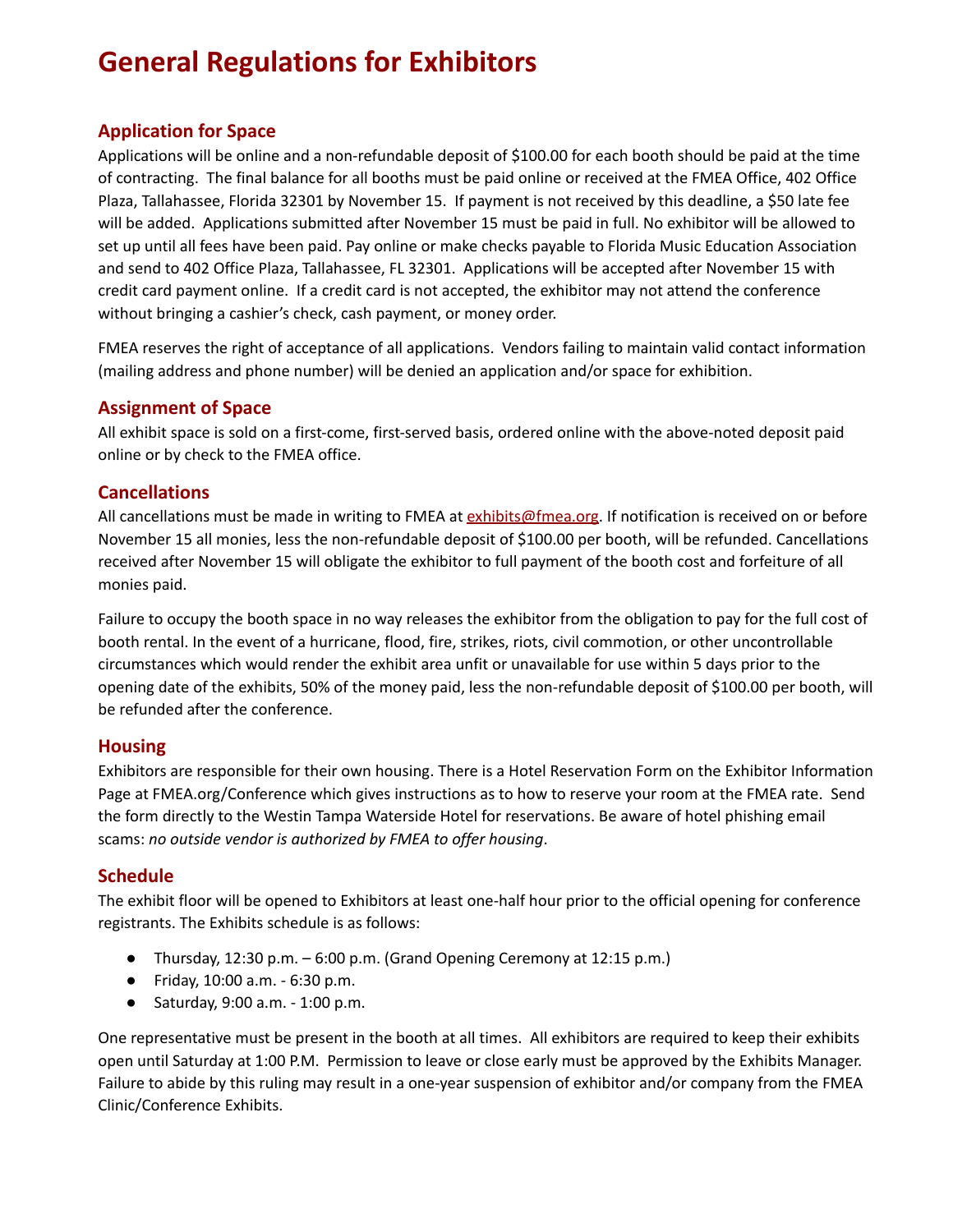# **Exhibitor Registration**

Each exhibitor will be issued four badges per 10' x 10' booth if badges are ordered online before December 31. Additional badges for official representatives of the exhibitor's firm may be purchased at a cost of \$10.00 each. Badges are required for admission to the exhibit hall and all FMEA sessions and are not transferable.

Exhibitors may not secure badges for music educators who should be registered for the conference under their FMEA membership. This includes authors, clinicians, et al, who may be identified with a specific firm, but are not attending the conference as members of the firm's staff. Colleges may not use undergraduates to man their booths full-time. *All college students must register for the conference as Florida NAfME Collegiate members*.

**Exhibit Hall Day Passes are not allowed for working in a booth** unless prior permission has been granted by FMEA due to extenuating circumstances.

# **Installation and Dismantling**

Installation will be from **8:00 a.m. to 6:00 p.m. on Wednesday, and 8:00 a.m. to 12:00 p.m. on Thursday**. Temporary ramp parking is available for Load-In/Load-Out. The loading dock entrance ramp is off Franklin Street.

The exhibitor expressly agrees not to dismantle his exhibit nor do any packing before the stated closing time of the exhibit schedule. Goods must be crated and placed for shipment immediately following the close of exhibits at 1:00 p.m. on Saturday. FMEA is not responsible for exhibitors' display items or materials left unattended while loading.

Open-toe shoes, flip-flops, and sandals are not allowed during the setup or dismantle periods.

# **Booth Size and Services**

Each booth is 10' wide by 10' deep and is equipped with one 8' draped table, drapery dividers, 2 chairs, and a company sign. The exhibit aisles will be carpeted, and the hall is well lighted. Other services customarily required by exhibitors will be available through the decorator at prevailing rates. Endcaps may not block booths behind them with displays wider than the 10' center drape.

After we have received your Contract for Exhibit Space, you may place orders for booth carpet, extra tables and furniture rental, signs, labor, and booth clean-up with **Complete Show Services powered by Las Vegas Expo**. See the Exhibitor [Information](https://fmea.org/conference/exhibitor-information/) page under the *Forms and Services* heading for detailed instructions. Complete Show Services will provide information directly to contracted companies when their website becomes available.

Electric, phone, and internet should be ordered from the companies listed on the **Exhibitor [Information](https://fmea.org/conference/exhibitor-information/) page** under "Forms and Services."

# **Restrictions on the Use of Space**

All demonstrations or sales activities must be confined to the limits of the exhibit booth. No exhibitor shall reassign, sublet or share his allotted space without the knowledge and consent of the FMEA Executive Director or designee. No exhibitor shall obtain exhibit space anywhere outside the exhibit area, including hotels in the area. No firm or organization not assigned exhibit space will be permitted to solicit business within the exhibit area. No exhibitor is permitted to show goods other than those manufactured or dealt in by him in the regular course of business. No literature may be distributed outside the exhibit area or showcase room(s). No alcoholic beverages are permitted in the exhibit area.

The management reserves the right to censure any exhibitor whose exhibit(s), for any reason(s), is objectionable, and also to prohibit or evict any exhibitor and/or his employee(s) whose conduct is, in the opinion of the management, objectionable to, or is detracting from the general character of the exhibits as a whole. Unless the exhibitor and/or his employee(s) immediately rectify the problem at the request of the FMEA Staff or Executive Director they shall be required to dismantle their exhibit and immediately leave the premises.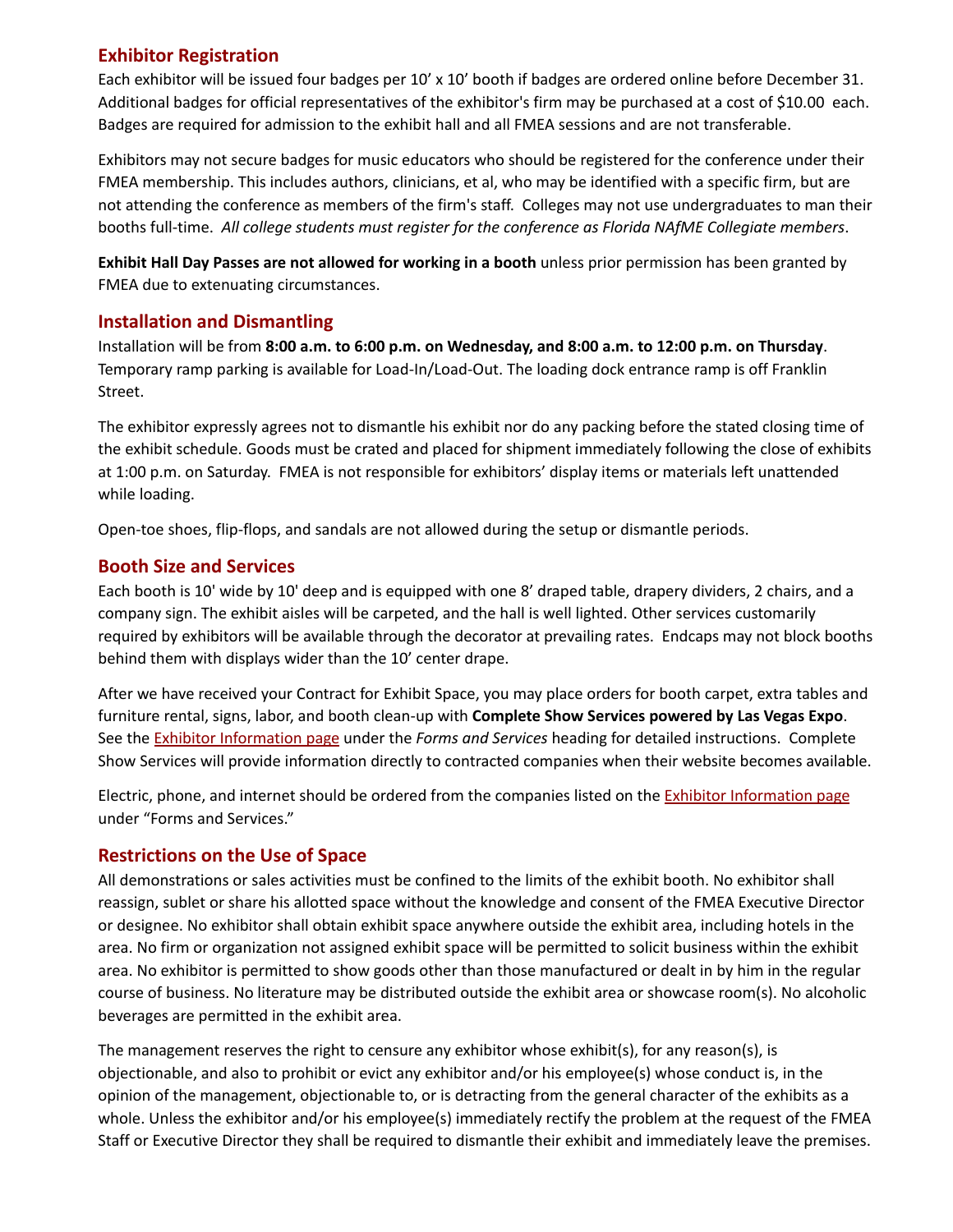In that event, the exhibitor and company represented shall be reviewed by the FMEA Executive Board before being permitted to exhibit again.

**Sound Levels** shall be kept quiet enough so as not to be objectionable in the sole judgment of the FMEA Executive Director or designee. In the event of such restriction (or eviction), the management is not liable for any refunds of rentals or other expenses.

The Tampa Convention Center's contract with the in-house concessionaire states that no food or drink may be given away, however, fundraisers who deal in food items are permitted to give small bites as samples if you have completed the "Food and Beverage Sampling Request Form" which is posted on the **Exhibitor [Information](https://fmea.org/conference/exhibitor-information/) Page**. All food fundraisers and any company offering hospitality items must complete this form and send it to the FMEA Office via fax at (850) 942-1793 or email to *exhibits@fmea.org* no later than **October 31**. No coffee pots or hospitality items are allowed if the Food and Beverage Sampling Request Form has not been completed and approved.

# **Sales Permitted**

Selling and taking orders is permitted on the exhibit floor subject to these Guidelines and Restrictions for Sales by Exhibitors. Exhibitors are individually responsible for obtaining at their own expense the necessary licenses and/or registering with the state of Florida for the collection and payment of sales tax.

- 1) Exhibitors selling items from their booths on the exhibit floor should make sure items are:
	- a) Musically oriented or otherwise related to school music and music education or offered as services to music educators.
	- b) Regularly sold in their stores if they are retailers;
	- c) Displayed along with their other lines of musical merchandise, i.e., instruments, supplies and accessories, sheet music;
	- d) In good taste, keeping in mind that we are first and foremost a music education organization and that you as an exhibitor will in many instances be dealing with young people.
- 2) Boutiques
	- a) These items will be permitted to be sold providing the seller meets the requirements of a-b-c & d above.
	- b) If you are a wholesaler or a supplier of these items to retailers in the Tampa Bay area who may be an exhibitor at this conference, please consider whether you are following ethical business practices in competing with your own customers.
- 3) Wearing Apparel
	- a) T-shirts, clothing, and pins may not display the FMEA logo or words containing "FMEA or "All-State" unless prior written permission is obtained from FMEA.
	- b) The Official FMEA All-State T-Shirt and commemorative merchandise may only be sold by the vendor contracted for such by FMEA.

# **Fire Regulations**

No storage of empty crates or cartons is permitted in the exhibit area. No combustible decoration material shall be used at any time. All cloth decorations must be flame-proof. All materials and fluids that are flammable are to be kept in safety containers. Open flames, butane gas, oxygen, etc. are not permitted without permission from the Convention Center, Tampa Bureau of Fire Protection, and the FMEA Executive Director or designee. Exits, fire stations, and fire extinguisher equipment must not be obstructed. If inspection indicates that any exhibitor has neglected to comply with these regulations, or otherwise incurs a fire hazard, the right is reserved to cancel all or such parts of their exhibit as may be in violation, unless the exhibitor immediately corrects the problem. Buses or other motor vehicles may incur additional charges as a result of the safety requirements of the Convention Center.